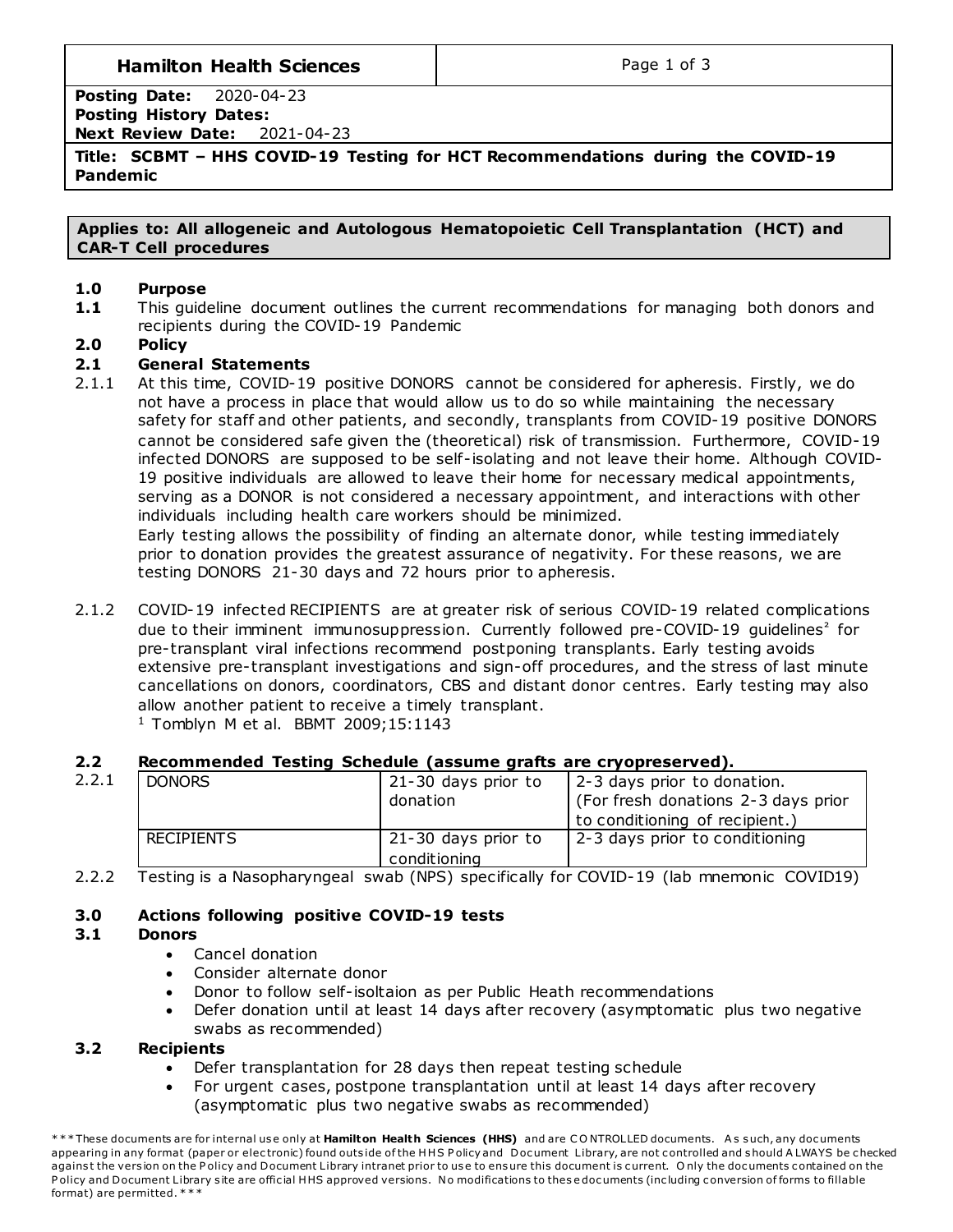# **Hamilton Health Sciences**  $\qquad$  **Page 2 of 3**

**Posting Date:** 2020-04-23 **Posting History Dates: Next Review Date:** 2021-04-23

**Title: SCBMT – HHS COVID-19 Testing for HCT Recommendations during the COVID-19 Pandemic**

- Consult Malignant Infectious Disease Service
- for direction

### **4.0 Other**

Note, existing guidelines not covered here include management of donors and recipients answering positive to questions relating to contact and travel that are incorporated into the regulated questionnaires.

## **5.0 Duration of Guidelines**

This guideline is valid until the threat of COVID-19 ceases or until there are changes in testing practices and technologies, whichever comes first.

## **6.0 Summary of Testing¹ Recommendations from Various Organizations**

| <b>SOURCE</b>  | <b>DATE</b> | <b>RECIPIENTS</b>      | <b>DONORS</b> | <b>DONORS</b>         |
|----------------|-------------|------------------------|---------------|-----------------------|
|                |             |                        | @ assessment  | @ donation            |
| <b>EBMT</b>    | April 7     | Pre-conditioning and   |               | Prior to mobilization |
|                |             | admission (one test)   |               |                       |
| <b>BSBMTCT</b> | Mar 27      | $\geq$ 72 hrs pre-     | Yes           | Yes                   |
|                |             | conditioning           |               |                       |
|                | April 1     | $\geq$ 72 hrs pre-     | Yes           | Yes                   |
|                |             | conditioning           |               |                       |
| Anthony        | N/A         | N/A                    | Yes           | Yes                   |
| Nolan          |             |                        |               | (Fresh donors -       |
| Registry       |             |                        |               | pre-conditioning)     |
|                |             |                        |               |                       |
| <b>ASTCT</b>   | Mar 9       | At assessment and 2    |               |                       |
|                |             | days pre-conditioning* |               |                       |
| <b>CTTC</b>    | April 3     | Yes <sup>**</sup>      | $Yes***$      | $Yes***$              |

\* "If prevalence of COVID-19 is thought to be high in the community"

\*\* "In areas with high prevalence of SARS-CoV-2"

\*\*\* "Depending on the availability of testing resources and prevalence of the disease" In Ontario, donor testing is active at UHN, LHSC; recipient testing at UHN, LHSC, OH  $1$  Current testing is PCR on nasopharyngeal swabs

# **7.0 Developed By**

Chief of Haematology Haematology Physicians

#### **8.0 In Consultation With** COVID-19 Subject Matter Expert Group Infection Prevention and Control

## **19.0 Approved By** HHS COVID-19 Corporate Command Centre

MAC

| <b>Keyword</b>    | COVID-19, covid, coronavirus, BMT, bone marrow |
|-------------------|------------------------------------------------|
| <b>Assignment</b> |                                                |

\*\*\* These documents are for internal use only at Hamilton Health Sciences (HHS) and are CONTROLLED documents. As such, any documents appearing in any format (paper or electronic) found outside of the HHS P olicy and Document Library, are not controlled and should A LWAYS be checked against the version on the Policy and Document Library intranet prior to use to ensure this document is current. Only the documents contained on the Policy and Document Library site are official HHS approved versions. No modifications to these documents (including conversion of forms to fillable format) are permitted. \* \* \*